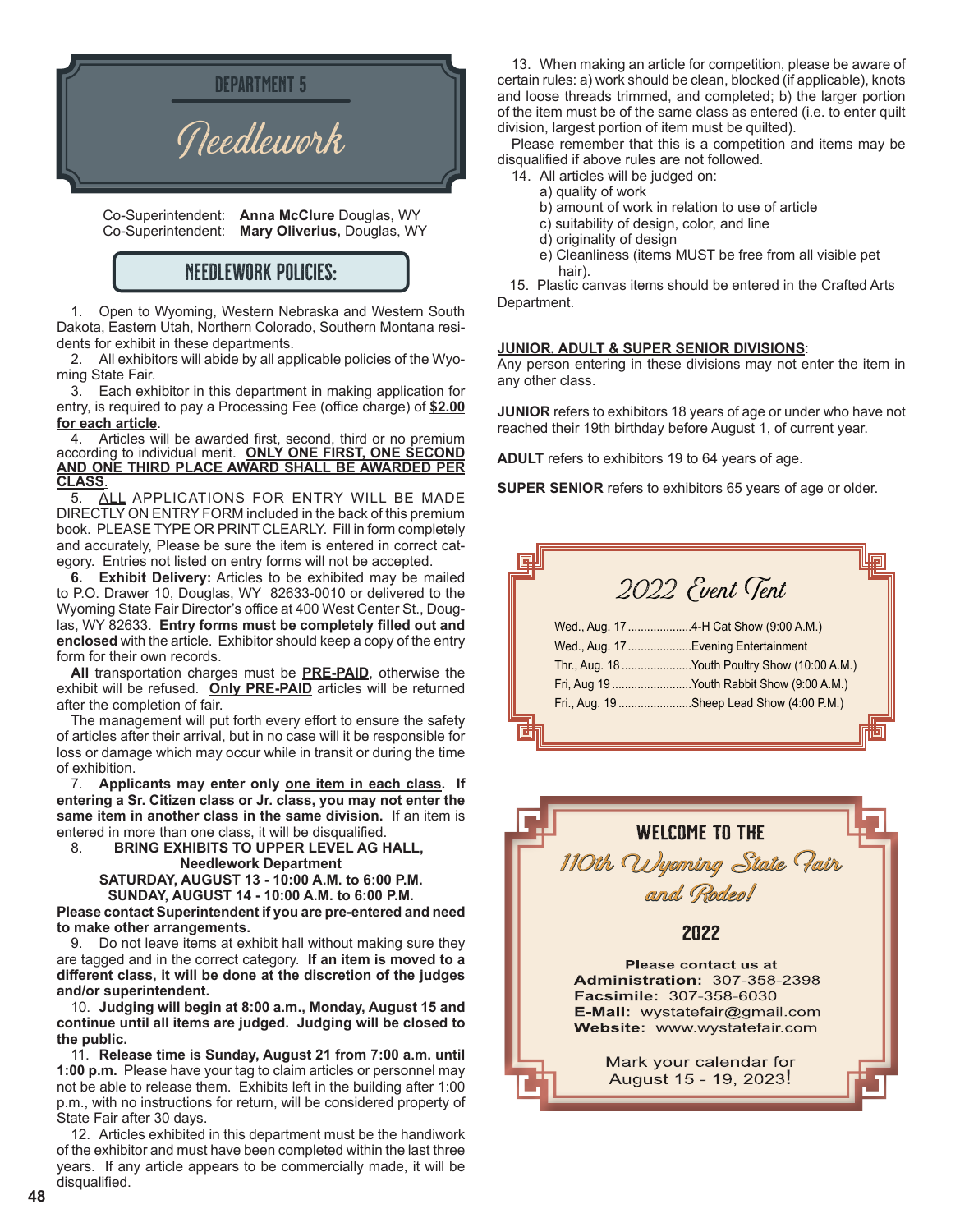

All knitted and crocheted articles should be entered in the Knitted & Crocheted Divisions 511-516, unless specifically stated in the class description in the Home Decor Divisions 501-507.



**1st** - \$7; **2nd** - \$5; **3rd** - \$3

#### **Class**

- 1 Embroidery, pair<br>2 Cross stitch, pair
- Cross stitch, pair
- 3 Any other technique, or single pillow case



**1st** - \$7; **2nd** - \$5; **3rd** - \$3

Items entered in this division must have the season or holiday readily recognizable.

#### **Class**

- 1 Holiday Tree Skirt, any size or technique
- Holiday Stocking, any technique, including knitted or crocheted<br>3 Holiday
- 3 Holiday Tree Ornaments, any technique, including<br>
knitted or crocheted item<br>
4 Holiday Table Runner any technique
- 4 Holiday Table Runner, any technique<br>5 Holiday Table Cloth, any technique
- 5 Holiday Table Cloth, any technique
- 6 Any other Season or Holiday item other than listed



**1st** - \$7; **2nd** - \$5; **3rd** - \$3

### **Class**

- 1 Napkins, set of 2, any technique<br>2 Place Mats, set of 2, any technic
- 2 Place Mats, set of 2, any technique<br>3 Table Runner, any technique
- 3 Table Runner, any technique<br>4 Table Cloth, any technique
- 4 Table Cloth, any technique<br>5 Any Other Table Accessori
- 5 Any Other Table Accessories

Household Accessories division 504

**1st** - \$7; **2nd** - \$5; **3rd** - \$3

- **Class**
	- 1 Potholders, set of 2, any technique<br>2 Coasters, set of 2, any technique
	- 2 Coasters, set of 2, any technique<br>3 Tea or Kitchen Towels, any techni
	- 3 Tea or Kitchen Towels, any technique, set of 2
	- 4 Braided Rug, any material<br>5 Hooked Rug, any material
	- 5 Hooked Rug, any material<br>6 Sewn Rug, any material
	- 6 Sewn Rug, any material 7 Any other item not listed

# Wel<sup>c</sup>om<sup>e</sup>

## Needlework exhibitors

### division 505

Pillows

#### **1st** - \$7; **2nd** - \$5; **3rd** - \$3

### **Class**

- 1 Embroidered<br>2 Applique
- 2 Applique<br>3 Pieced **Pieced**



#### **1st** - \$7; **2nd** - \$5; **3rd** - \$3

### **Class**

- 1 Bag or purse, any technique<br>2 Tatting, any item
- 2 Tatting, any item<br>3 Original Design 3 Original Design, any item, size or technique
- 
- 4 Cutwork, any item<br>5 Soft Sculpture, orig
- 5 Soft Sculpture, original design<br>6 Soft Sculpture, outfit 6 Soft Sculpture, outfit
- Any technique, other than listed



**Definition:** Wool that has been felted for applique purposes. Background may be wool or any other suitable material to be embellished. Wool, embroidery, beadwork etc., can be incorporated for added embellishment and texture purposes.

### **Class**

- 1 Table Runner<br>2 Wall Hanging
- 2 Wall Hanging (any size)
- 3 Pillow<br>4 Penny
- 4 Penny Rugs<br>5 Potholder
- 5 Potholder<br>6 Anv other
- 6 Any other technique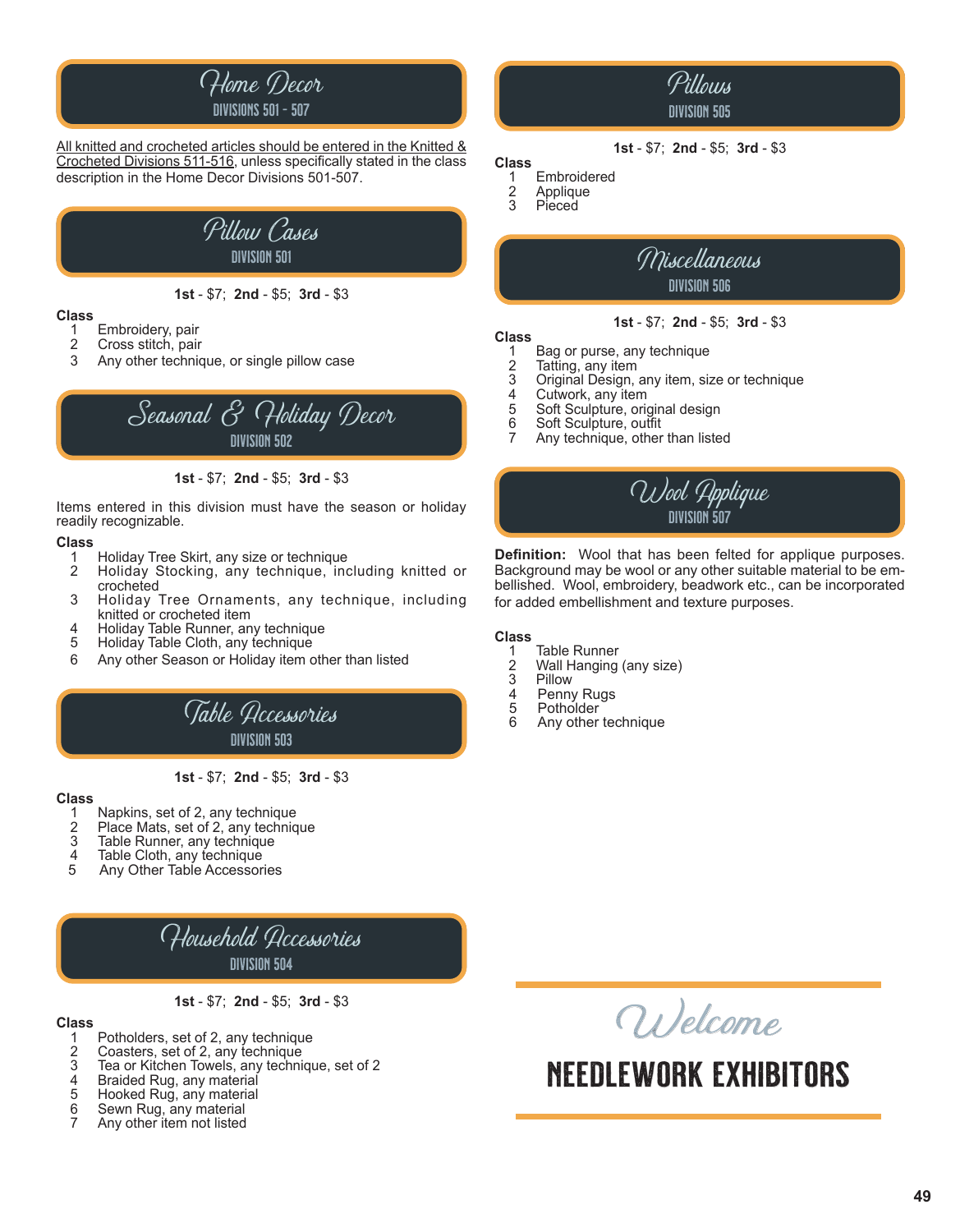

#### **1st** - \$15; **2nd** - \$10; **3rd** - \$5

**Definition** – A quilt must be constructed from fabric with a top piece and a back piece with batting in between the fabrics and must be quilted and bound.

**PRE-PRINTED PANELS: All entries that are a commercially pre-printed and/or pre-quilted panel should be entered in the Bedcover Division class 510-3.** If you have pieced (consisting<br>of more than just adding borders and binding) a pre-printed panel into a quilt top that you have then quilted, it can be entered in the appropriate class in Division 509.

All work on quilts in Division 509 must be the sole work of the person whose name the quilt is entered under, otherwise it **MUST** be entered in the **GROUP** Quilt Class.

**First time quilters** need to enter under Miscellaneous Quilts, First Time Quilters, Youth, class 98 or First Time Quilters, Adult, class 99. To be eligible for the First Time Quilters Award, it must be the first time exhibitor has exhibited at the Wyoming State Fair in the Needlework Department. (There is no requirement for the entry to be the first quilt that the exhibitor made).

**Quilt Size**: measure the length and width of your quilt, add these two numbers together. This is the figure you will use to determine which class to enter your quilt in **pin an index card with the length and width written down and the class you would like to enter your quilt in.**

**Mixed Media** is the combination of two or more techniques. (Example: Applique & pieced work, or a combination of applique, beadwork, embroidery {machine or hand}, and pieced work, etc.). try. (We will not allow the temporary use of safety pins to attach embellishments to items so that they can be qualified to enter a mixed media class. All embellishments need to be a planned and properly executed technique pertinent to the quilts competition classification.

**Professional** is one who teaches quilting for fees, makes a prac- tice of selling labor/or completed works, or has been a previous Best of Show winner twice in the non-professional class.

**It is the sole responsibility of the entrant and NOT the Superin- tendant that all quilts are entered in their proper Professional and Non-Professional Categories.**

**The criteria for entering in a group quilt class, whether to enter in the Professional or Non-professional categories, will be based on who constructed the top.**

**Classes 1-8, Quilts Completed by One Person, Professional.** Length & Width greater than 167 inches.

### **Class**

- 1 Piecework, hand quilted<br>2 Piecework, machine quil
- 2 Piecework, machine quilted<br>3 Hand Applique, machine qui<br>4 Hand Applique, hand quilted
- Hand Applique, machine quilted
- 4 Hand Applique, hand quilted<br>5 Machine Applique, machine
- 5 Machine Applique, machine quilted<br>6 Machine Applique, hand quilted
- 6 Machine Applique, hand quilted
- 7 Mixed media, design, hand quilted
- Mixed media, design, machine quilted

#### **Classes 9-16, Quilts Completed by One Person, Professional.** Length & Width greater than 110 but less than 166 inches.

## **Class**

- 9 Piecework, hand quilted<br>10 Piecework, machine quil
- 
- 10 Piecework, machine quilted<br>11 Hand Applique, machine qui 11 Hand Applique, machine quilted<br>12 Hand Applique, hand quilted
- 12 Hand Applique, hand quilted<br>13 Machine Applique, machine
- 13 Machine Applique, machine quilted
- 14 Machine Applique, hand quilted<br>15 Mixed media, design, hand quilt
- 15 Mixed media, design, hand quilted
- Mixed media, design, machine quilted

## **Classes 17-24, Quilts Completed by more than one person**, **Professional**. Length & Width greater than 167 inches.

### **Class**

- 17 Piecework, hand quilted<br>18 Piecework, machine quil
- 18 Piecework, machine quilted<br>19 Hand Applique, machine qui
- 19 Hand Applique, machine quilted
- 20 Hand Applique, hand quilted
- 21 Machine Applique, machine quilted<br>22 Machine Applique, hand quilted<br>23 Mixed media, design, hand quilted
- Machine Applique, hand quilted
- 23 Mixed media, design, hand quilted
- Mixed media, design, machine quilted

#### **Classes 25-32, Quilts Completed by more than one person**, **Professional**.Length & Width greater than 110 but less than <u>166 inches.</u>

- **Class**
- 25 Piecework, hand quilted<br>26 Piecework, machine quil
- 26 Piecework, machine quilted<br>27 Hand Applique, machine qu
- 27 Hand Applique, machine quilted<br>28 Hand Applique, hand quilted
- 28 Hand Applique, hand quilted
- 29 Machine Applique, machine quilted<br>30 Machine Applique, hand quilted
- 30 Machine Applique, hand quilted
- 31 Mixed media, design, hand quilted Mixed media, design, machine quilted

### **If a non-professional constructs the top but has it profes- sionally quilted it will then be entered in the non-professional categories.**

**Classes 33-40, Quilts Completed by One Person, Non-Profes**sional. Length & Width greater than 167 inches.

### **Class**

- 33 Piecework, hand quilted<br>34 Piecework, machine quil
- 34 Piecework, machine quilted<br>35 Hand Applique, machine qui
- 35 Hand Applique, machine quilted
- 36 Hand Applique, hand quilted<br>37 Machine Applique, machine o
- 37 Machine Applique, machine quilted
- 38 Machine Applique, hand quilted<br>39 Mixed media, design, hand quilt
- 39 Mixed media, design, hand quilted
- Mixed media, design, machine quilted

#### **Classes 41-48, Quilts Completed by One Person, Non-Professional**. Length & Width greater than 110 but less than 166 inches.

**Class**

- 41 Piecework, hand quilted<br>42 Piecework, machine quil
- 42 Piecework, machine quilted<br>43 Hand Applique, machine qui
- 43 Hand Applique, machine quilted<br>44 Hand Applique, hand quilted
- 44 Hand Applique, hand quilted<br>45 Machine Applique, machine
- 45 Machine Applique, machine quilted<br>46 Machine Applique, hand quilted
- 46 Machine Applique, hand quilted<br>47 Mixed media, design, hand quilt
- 47 Mixed media, design, hand quilted
- Mixed media, design, machine quilted

#### **Classes 49-56, Quilts Completed by more than one person, Non-Professional.** Length & Width greater than 167 inches.

### **Class**

- 49 Piecework, hand quilted<br>50 Piecework, machine quil
- 50 Piecework, machine quilted<br>51 Hand Applique, machine qui
- 51 Hand Applique, machine quilted
- 52 Hand Applique, hand quilted
- 53 Machine Applique, machine quilted<br>54 Machine Applique, hand quilted
- 54 Machine Applique, hand quilted<br>55 Mixed media, design, hand quilt
- 55 Mixed media, design, hand quilted
- Mixed media, design, machine quilted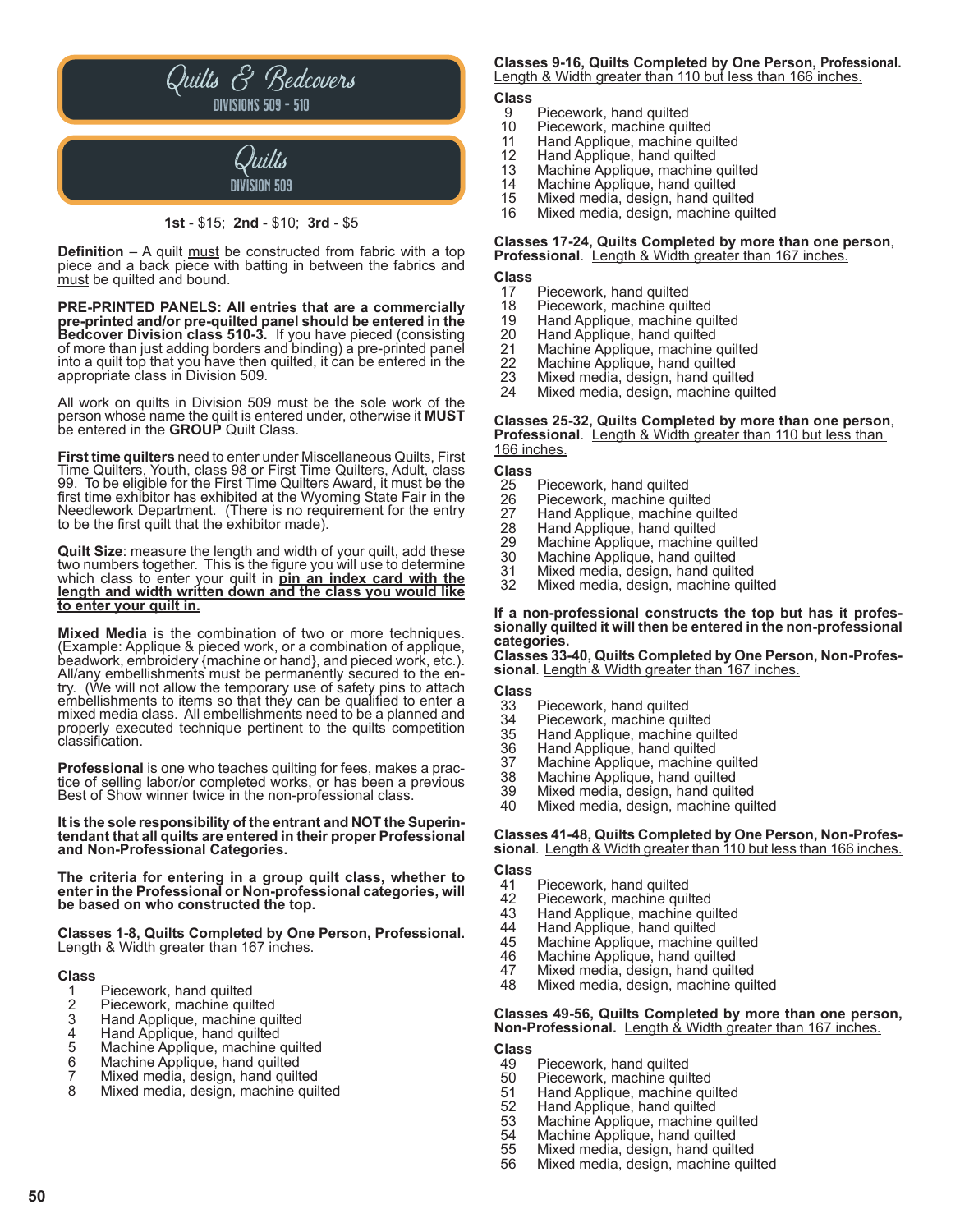#### **Classes 57-64 Quilts Completed by more than one person, Non-Professional.** Length & Width greater than 110 but less than 166 inches.

### **Class**

- 57 Piecework, hand quilted<br>58 Piecework, machine quil
- 58 Piecework, machine quilted<br>59 Hand Applique, machine qu
- 59 Hand Applique, machine quilted
- 60 Hand Applique, hand quilted
- 61 Machine Applique, machine quilted<br>62 Machine Applique, hand quilted
- 62 Machine Applique, hand quilted
- 63 Mixed media, design, hand quilted
- Mixed media, design, machine quilted

#### **Wool Quilts**

**Class**

- 65 Applique
- Mixed media
- 67 Miscellaneous.

The classes in the Miniature Quilts, Wall Hangings, Heritage Quilts, Art Quilts and the Miscellaneous Quilts categories are open to the Professional and Non-Professional exhibitor. All of the classes can be entered as an individual or as a group quilt classification, meaning more than one person can contribute to these projects.

#### **Miniature quilts must reflect an overall reduced scale in the pattern and block size**. Not to exceed 30" X 30".

### **Class**

- 68 Piecework, hand quilted<br>69 Piecework, machine quil
- 69 Piecework, machine quilted<br>70 Applique, hand quilted
- 70 Applique, hand quilted<br>71 Applique, machine quil
- 71 Applique, machine quilted<br>72 Mixed media, hand quilted
- 72 Mixed media, hand quilted<br>73 Mixed media, machine quil
- Mixed media, machine quilted

#### **Wall Hangings -** Any technique

- 
- **Class** Wall quilt, any technique, length and width must not exceed 70"<br>75 Wa
- Wall quilt, any technique, length and width must be at least 70" but must not exceed 120"

#### **Heritage Quilts**

May have been started by someone else but was completed by another. (Example: blocks that you received from someone in the family or purchased at an auction or garage sale that you then set into a quilt.) Please type a 4 x 6 index card with a brief history of where the blocks came from and your inspiration for your project.

- **Class** 76 Pieced, hand or machine quilted<br>77 Applique, hand or machine quilte
- 
- 77 Applique, hand or machine quilted<br>78 Mixed media, hand or machine qui 78 Mixed media, hand or machine quilted
- From Old to New

#### **Art Quilts**

Art quilts do not follow customary lines of design, form, or function.<br>They can contain varoius techniques and textures (ie: buttons, accessories, embellishments). Needs to be original creation, no kits.

### **Class**

- 80 Small: length & width 40" or less, any style or technique<br>81 Large: length & width 41" or greater, any style or tec
- 81 Large: length & width 41" or greater, any style or tech-<br>hique<br>82 Post Card: can be with and/or without an envelope. Should
- be standard postcard size, any technique is allowed.<br>83 Dimensional and/or Collage: more than one panel or gu
- 83 Dimensional and/or Collage: more than one panel or quiltlets make up the "whole" of the presentation and the hanging or framing for display purposes has to be an obvious component of the finished piece.

#### **Miscellaneous Quilts**

### **Class**

- Baby Quilt, any technique, hand or machine quilted. Must be appropriate for use by baby.<br>.85 Machine Embroidered Quilt
- 85 Machine Embroidered Quilt, hand quilted<br>86 Machine Embroidered Quilt, machine quil
- 86 Machine Embroidered Quilt, machine quilted<br>87 Hand Embroidered Quilt, hand quilted
- 87 Hand Embroidered Quilt, hand quilted<br>88 Hand Embroidered Quilt, machine quil
- 88 Hand Embroidered Quilt, machine quilted<br>89 Holiday Quilt, any technique, any size, ha
- Holiday Quilt, any technique, any size, hand or machine quilted<br>90 Any Other Holida
- Any Other Holiday Quilt, any technique, any size, hand or machine quilted<br>.91 Whole Cloth Quilt
- 91 Whole Cloth Quilt, machine quilted<br>92 Whole Cloth Quilt, hand quilted
- 92 Whole Cloth Quilt, hand quilted<br>93 T-Shirt Quilt,
- 93 T-Shirt Quilt,<br>94 Memory Quil
- 94 Memory Quilt,
- 95 First Time Quilt, Youth (age 18 and under as of Aug. 1, 2022)
- First Time Quilt, Adult (age 19 and over)

### Bedcovers division 510

Open to Professional and Non-Professional.

#### **1st** - \$15; **2nd** - \$10; **3rd** - \$5

**Class**

- Fabric construction, not quilted. (Ex. tied, comforter
- [whole cloth], puff, folded, etc.) Any technique and size. 2 Fabric construction, pieced work must have been done, not quilted (a patterned pieced quilt top that has been tied, Cathedral window, yo-yo, & crazy quilts) any tech nique and size.<br>3 Panel Quilts, co
- Panel Quilts, commercially pre-printed and/or pre quilted panels, any size, must have some embellish ment work added, along with being bound
- 4 Baby Blanket, fabric constructed, not quilted. Must be appropriate for use by baby.
- 5 Denim Quilt/Bedcover, any size or technique, quilted or
- tied.<br>6 Rag Rag Quilt, no batting
- Rag Quilt, with batting

### Knitted or Crocheted Articles divisions 511 - 516

Item entered in Divisions 511-516 should be hand knitted or crocheted unless specifically stated in the class description. You may enter felted or non-felted items in any classes in divisions 511-516.

> Afghans division 511

#### **1st** - \$15; **2nd** - \$10; **3rd** - \$5

1 Cable and/or Lace: knitted<br>2 Open Work and/or Lace: ci

**Class**

- 2 Open Work and/or Lace: crocheted<br>3 Mix It Up With Fibers: use of novelty ya
- Mix It Up With Fibers: use of novelty yarns and/or fibers, can use one or more varieties, knitted<br>Mix It Up With Fibers: use of novelty
- 4 Mix It Up With Fibers: use of novelty yarns and/or fibers, can<br>use one or more varieties, crocheted<br>5 Embellished work: knitted (example: flowers, motifs,
- 5 Embellished work: knitted (example: flowers, motifs, embroidery, bead, ribbon, etc.)
- 6 Embellished work: crocheted (example: flowers, motifs, embroidery, bead, ribbon, etc.)
- 7 Any other technique, knitted<br>8 Any other technique, croche
- 8 Any other technique, crocheted<br>9 Knitted guilt inspired afghan
- 9 Knitted quilt inspired afghan<br>10 Crocheted quilt inspired afgh
- Crocheted quilt inspired afghan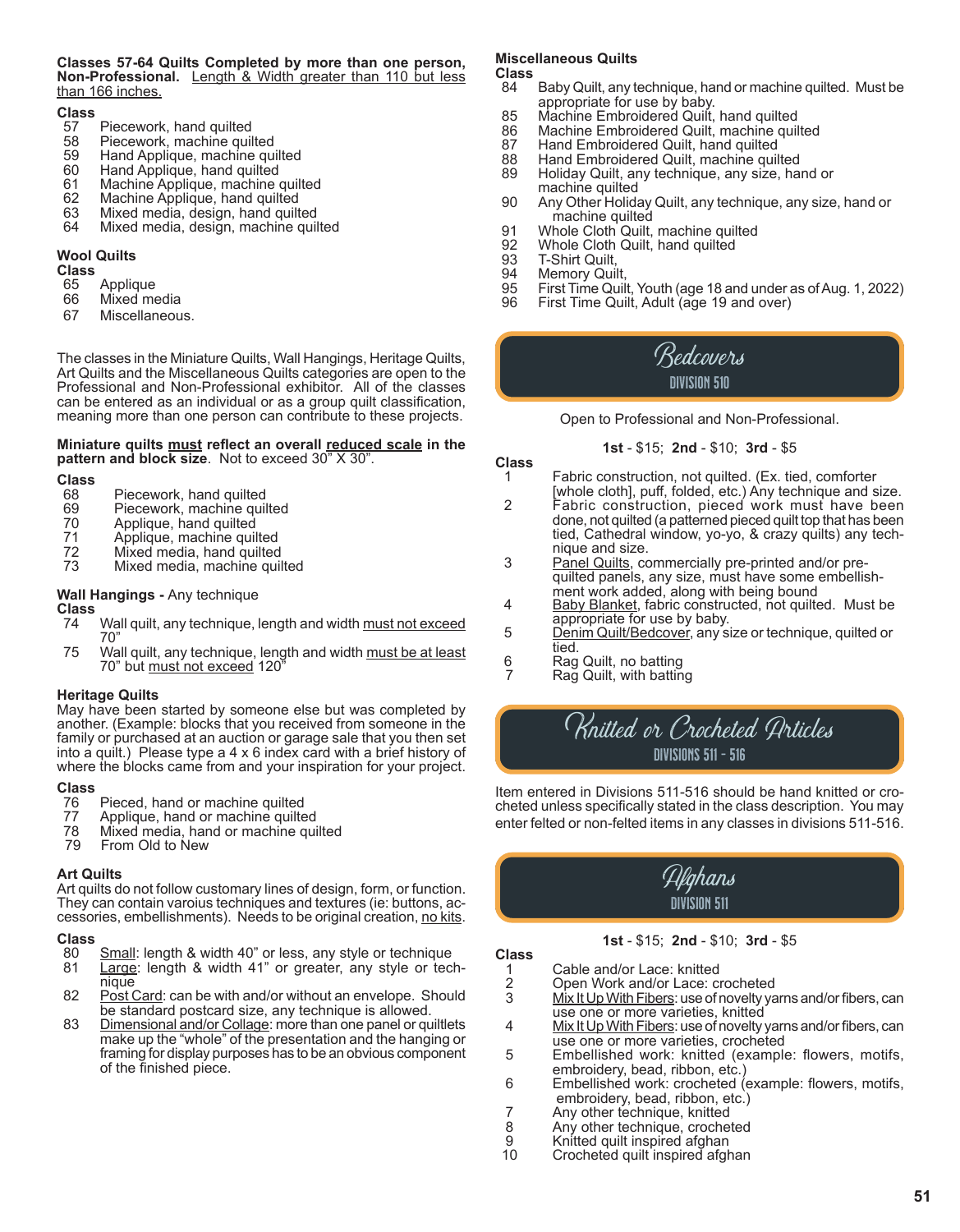### Knitted or Crocheted Home Decor division 512

#### **1st** - \$7; **2nd** - \$5; **3rd** - \$3

| ulass |                |
|-------|----------------|
|       | Doily, knitted |
| 2     | Doily, crochet |
|       | .              |

**Class**

- 3 Dish cloth, knitted, any size<br>4 Dish cloth, crocheted, any s
- 4 Dish cloth, crocheted, any size<br>5 Potholders, set of 2, knitted
- 
- 5 Potholders, set of 2, knitted<br>6 Potholders, set of 2, crochet<br>7 Tea or hand towel Potholders, set of 2, crocheted
- 7 Tea or hand towel<br>8 Dresser Scarf/Tab
- 8 Dresser Scarf/Table Runner, knitted<br>9 Dresser Scarf/Table Runner, croche 9 Dresser Scarf/Table Runner, crocheted<br>10 Pillow, knitted
- 
- 10 Pillow, knitted<br>11 Pillow, crochet
- 11 Pillow, crocheted<br>12 Rug, knitted, any
- 12 Rug, knitted, any material<br>13 Rug, crocheted, any mater
- 13 Rug, crocheted, any material<br>14 Novelty Item, stuffed, knitted 14 Novelty Item, stuffed, knitted<br>15 Novelty Item, stuffed, croche
- 15 Novelty Item, stuffed, crocheted
- 16 Table Cover, knitted
- 17 Table Cover, crocheted<br>18 Mandala
- 
- 18 Mandala<br>19 Doll Clotl
- 19 Doll Clothing<br>20 Knitted item Knitted item other than listed
- (Can include trims and/or embellishments) 21 Crocheted item other than listed
	- (Can include trims and/or embellishments)

### Accessories division 513

#### **1st** - \$7; **2nd** - \$5; **3rd** - \$3

### **Class**

- 1 Hat, Cap or Headband, knitted<br>2 Hat, Cap or Headband, croche
- 2 Hat, Cap or Headband, crocheted<br>3 Mittens or Gloves, knitted
- 3 Mittens or Gloves, knitted
- 4 Mittens or Gloves, crocheted<br>5 Scarf, knitted
- 5 Scarf, knitted
- 6 Scarf, crocheted
- 7 Shawl, knitted
- <sup>1</sup><br>8 Shawl, crocheted<br>9 Socks or slippers,
- 9 Socks or slippers, knitted<br>10 Socks or slippers, croche
- Socks or slippers, crocheted
- 11 Purse or Tote bag, knitted
- 12 Purse or Tote bag, crocheted<br>13 Motif, knitted
- 13 Motif, knitted<br>14 Motif, croche
- Motif, crocheted
- 15 Any other item not listed



### **Class**

- **1st**  \$7; **2nd**  \$5; **3rd**  \$3
- 
- 1 Baby Set, knitted, (2 or more coordinating pieces.)<br>2 Baby Set, crocheted, (2 or more coordinating piece 2 Baby Set, crocheted, (2 or more coordinating pieces.)<br>3 Baby Booties, knitted
- 3 Baby Booties, knitted<br>4 Baby Booties, croche
- 4 Baby Booties, crocheted<br>5 Baby Blanket, knitted
- 
- 5 Baby Blanket, knitted<br>6 Baby Blanket, croche 6 Baby Blanket, crocheted<br>7 Baby Dress, knitted
- 7 Baby Dress, knitted<br>8 Baby Dress, croche
- 8 Baby Dress, crocheted<br>9 Christening gown, knitte
- 9 Christening gown, knitted, with or without fabric
- Christening gown, crocheted, with or without fabric
- 11 Any item other than listed

### Children's Sweaters division 515

**1st** - \$7; **2nd** - \$5; **3rd** - \$3

2 Sweater, crocheted, any yarn

### Adult Sweaters division 516

#### **1st** - \$15; **2nd** - \$10; **3rd** - \$5

### **Class**

- 1 Sweater, knitted, any yarn<br>2 Sweater, crocheted, any y
- 2 Sweater, crocheted, any yarn<br>3 Vest. knitted, any yarn Vest, knitted, any yarn
- 4 Vest, crocheted, any yarn

### Sewn Garments divisions 517 - 520

### Children's Garments division 517

**1st** - \$7; **2nd** - \$5; **3rd** - \$3 Must be of appropriate size and design for infants to 14 years old

### **Class**

- 1 Vest, boy's or girl's<br>
2 Coat or Jacket, boy<br>
3 Girl's or Boy's Outfi<br>
4 Shorts, Pants, or S<br>
5 Shirt, Blouse, Dres
- 2 Coat or Jacket, boy's or girl's
- 3 Girl's or Boy's Outfit, 2 or more pieces
- 4 Shorts, Pants, or Skirt, boy's or girl's
- 5 Shirt, Blouse, Dress, or Jumper, boy's or girl's
- 
- Pajamas, Nightgown or Robe<br>Costume, complete with/without accessories (overall appeal will be considered with any accessories, store purchased and/or hand made, that complete the costume)
- 8 Aprons<br>9 Any iter
- Any item other than listed

Adult Garments division 518

**1st** - \$7; **2nd** - \$5; **3rd** - \$3 (Includes items for children over 14 years of age)

### **Class**

- 1 Vest<br>2 Coat
- 2 Coat or Jacket<br>3 Outfit, 2 or mor
- 
- 3 Outfit, 2 or more pieces<br>4 Shorts, Pants, or Skirt<br>5 Shirt, Blouse, Dress, or Shorts, Pants, or Skirt
- 5 Shirt, Blouse, Dress, or Jumper<br>6 Pajamas, Nightgown or Robe
- 
- Pajamas, Nightgown or Robe<br>Costume, complete with/without accessories (overall appeal will be considered with any accessories, store purchased and/or hand made, that complete the costume)
- 8 Aprons
- Any item other than listed



#### **1st** - \$7; **2nd** - \$5; **3rd** - \$3

#### **Class**

- 1 Childrens wool garment<br>2 Adult wool garment
- 2 Adult wool garment<br>3 Any item other than
- Any item other than listed

*For additional hand crafted Wool Items see Natural Fiber Arts Show - Department 13 Wool*

**Class** Sweater, knitted, any yarn

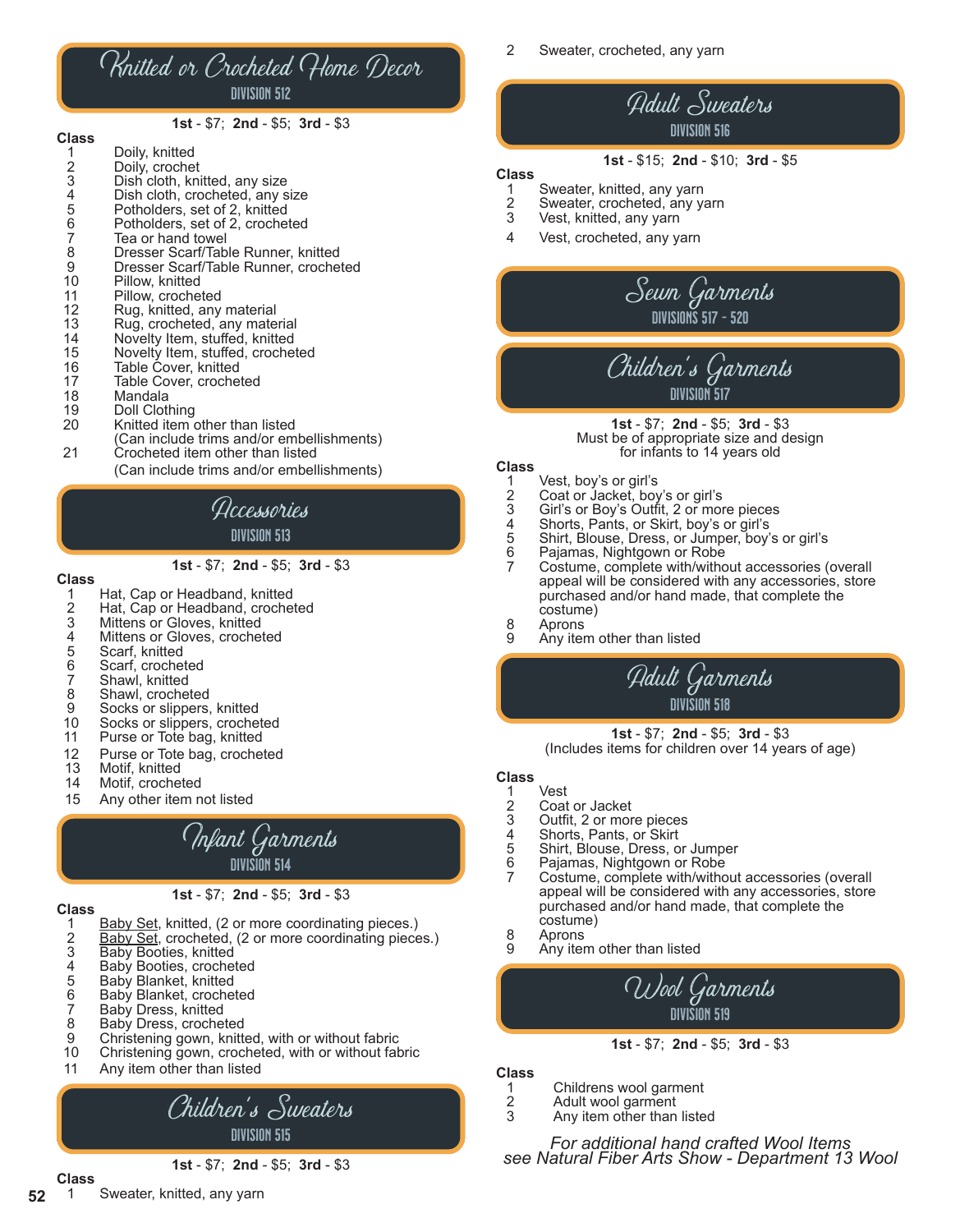Framed Pictures or Wall Hangings division 521

#### **1st** - \$7; **2nd** - \$5; **3rd** - \$3

All needlework pictures must be properly **framed**, have secure hangers, and be ready to hang. If entry cannot be hung on wall, it will not be judged.

**Worked Area Size** - measure the length and width, add these two numbers together. This is the figure you will use to determine which class to enter your needlework. Make sure when you measure to include the farthest stitches on the length and width.

**Worked In** - you are to use the stitch count that you actually worked your entry in. (Ex: If you used 32 count linen, but worked over 2 threads, your project would actually have 16 stitches per inch, so you would enter it in a 16 count class.)

#### *Classes 1-6 - length and width of worked area may be any size.*

#### **Class**

- 1 Cross Stitch, stamped<br>2 Counted Cross Stitch,
- 2 Counted Cross Stitch, worked in 18 count or smaller
- 3 Counted Cross Stitch, worked in 16 count
- 4 Counted Cross Stitch, worked in 14 count<br>5 Embroidery, any technique
- 5 Embroidery, any technique<br>6 Any item, other than listed
- 6 Any item, other than listed

### Junior Needlework division 522

#### **1st** - \$7; **2nd** - \$5; **3rd** - \$3

Item must be constructed by a Junior exhibitor, 18 and under, as of August 1, of current year. Must list the exhibitor's birthdate on the entry tags.

#### **Class**

- 1 Pants or Shorts<br>2 Shirt, Blouse, D
- 2 Shirt, Blouse, Dress, or Jumper
- 3 Apron
- 4 Embellished Ready Made Garment, any item<br>5 Pillow, any technique
- 
- 5 Pillow, any technique<br>6 Framed picture or wa 6 Framed picture or wall hanging, any technique
- 7 Quilts, any technique, less than 119"
- 8 Quilts, any technique, more than 120"<br>9 Knitted or Crocheted item
- 9 Knitted or Crocheted item<br>10 Original Design, any techn
- 10 Original Design, any technique<br>11 Fleece Blanket
- 11 Fleece Blanket<br>12 Any item other
- Any item other than listed



Items constructed by person 65 years of age or older as of August 1, of current year. Must list the exhibitor's birthdate on the entry tag.

- **Class**
- 1 Quilt, any technique, hand quilted<br>2 Quilt, any technique, machine quil
- 2 Quilt, any technique, machine quilted<br>3 Afghan, any technique or style
- 3 Afghan, any technique or style
- 4 Pillow, any technique<br>5 Framed picture, any t
- 5 Framed picture, any technique<br>6 Wall hanging, any technique
- 6 Wall hanging, any technique
- 7 Rug, any material, any technique<br>8 Any item other than listed Any item other than listed

Needlework Awards And Donors

**BEST OF SHOW -** The Wyoming State Fair will present Best of Show rosettes to the best overall entry as determined by the Judges in each of the following categories: Home Decor Divisions 501-508; Quilts & Bedcovers Divisions 509-510; Knitted or Crocheted Articles Divisions 511-516; Sewn Garment Divisions 517-520; Framed Pictures or Wall Hanging Divisions 521; Junior Needlework Division 522; Super Senior Division 523.

**PEOPLE'S CHOICE AWARD -** The Wyoming State Fair will award a rosette to the most popular entry, voted on by the public, in the following areas: Home Decor Divisions 501-508; Quilts & Bedcovers Divisions 509-510; Knitted or Crocheted Articles Divisions 511-516; Sewn Garment Divisions 517-520; Framed Pictures or Wall Hanging Divisions 521; Junior Needlework Division 522; Super Senior Division 523.

**PREMIER EXHIBITOR AWARD -** A rosette will be presented by the Wyoming State Fair to the exhibitor with the highest points in the Needlework Department. Ribbon point values are: Blue 5, Red 3, White 1.

**PREMIER YOUTH EXHIBITOR -** A rosette will be presented by the Wyoming State Fair to the youth exhibitor with the highest points earned in the Needlework Department. Ribbon point values are: Blue 5, Red 3, White 1.

**Buffalo Quilting Gals, Buffalo, WY,** will award \$25.00 to the Best of Show in Quilts & Bedcovers, any piecework machine quilted.

**Colorado Quilt Council,** will award ribbons for first time entries and Award of Excellence if there are any entries that qualify for these awards.

**Ewe Count, Cheyenne, WY,** will award a gift certificate for the Best Counted Cross Stitch.

**Wyoming State Quilt Guild** will award \$25 to the "Best of Show" in Division 508, Classes 07 thru 9 in Wool Quilts.

**Wyoming State Quilt Guild** will award \$50 to the "Best of Show" in Classes 01 thru 16; Classes 17 thru 32; Classes 33 thru 48 and Classes 49 thru 64, in Quilts Division 509.

**Wyoming State Quilt Guild** will award \$25 to the "Best of Show" in Division 509, Classes 65 thru 72 in Miniature Quilts and Wall Hangings.

**Wyoming State Quilt Guild** will award \$25 to the "Best of Show" in Division 509, Classes 73 thru 75 in Heritage Quilts.

**Wyoming State Quilt Guild** will award \$25 to the "Best of Show" in Division 509, Classes 76 thru 79 in Art Quilts.

**Wyoming State Quilt Guild** will award \$25 to the "Best of Show" in Division 509, Classes 80 thru 97 in Miscellaneous Quilts.

**Wyoming State Quilt Guild** will award \$25 to the "Best of Show" in Division 509, Classes 98 thru 99 in Miscellaneous Quilts (first time quilters).

**Wyoming State Quilt Guild** will award \$25 to the "Best of Show" in Junior Needlework Division 522, Classes 01 thru 12 (any needlework).

**Wyoming State Quilt Guild** will award \$25 to the "Best of Show" in Junior Needlework Division 522, Classes 07 or 08, (quilts only).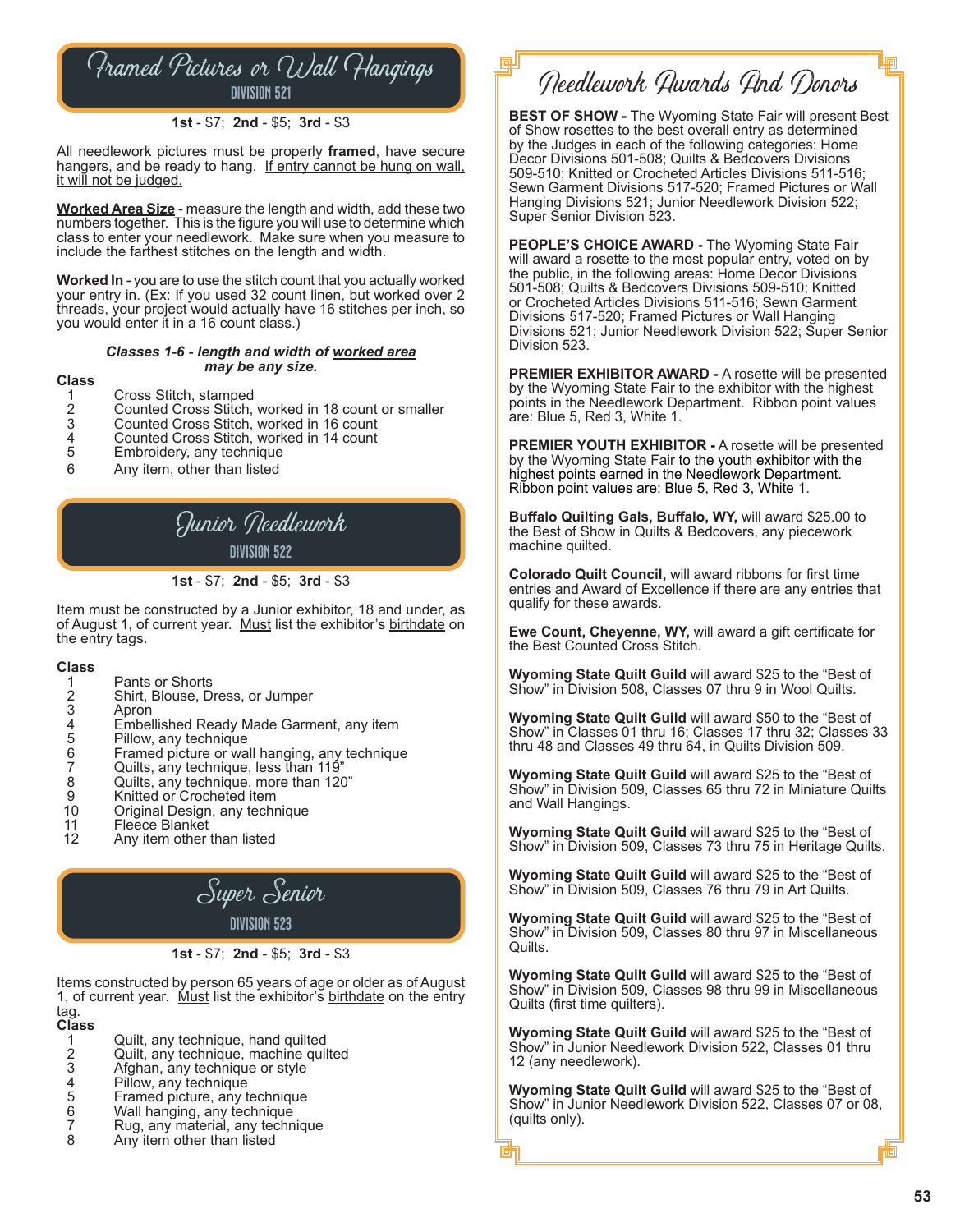

Wyoming State Fair P.O. Drawer 10 Douglas, WY 82633 Phone: 307-358-2398

#### **MAIL ENTRY TO** (This form may be duplicated.) (This form may be duplicated.)

### **Each Department has their own entry form**

Use each **separate** entry form for each Department.

Entries Due August 13th or 14th, 2022: 10 A.M. - 6 P.M.

Please read carefully the Policies and Procedures governing entry in each Department **BEFORE** filling out the entry form for the

Department. Processing fees for each Department are to be **paid separately**.

### **EXHIBITOR INFORMATION**

|                                                                                                                                                                                                                                                                                                                            | Please accept the entries described below, subject to the policies and regulations<br>as published in the Official Competitive Events Guide for the Wyoming State<br>Fair. I agree to abide by those policies, and I declare all statements made in |  |  |  |
|----------------------------------------------------------------------------------------------------------------------------------------------------------------------------------------------------------------------------------------------------------------------------------------------------------------------------|-----------------------------------------------------------------------------------------------------------------------------------------------------------------------------------------------------------------------------------------------------|--|--|--|
|                                                                                                                                                                                                                                                                                                                            |                                                                                                                                                                                                                                                     |  |  |  |
|                                                                                                                                                                                                                                                                                                                            | connection with these entries to be correct to the best of my knowledge.<br>Signature<br>Date                                                                                                                                                       |  |  |  |
|                                                                                                                                                                                                                                                                                                                            |                                                                                                                                                                                                                                                     |  |  |  |
| E-Mail Address: E-Mail Address:                                                                                                                                                                                                                                                                                            | Date of Birth<br>(Required if Junior or Senior Citizen)<br>Age _____                                                                                                                                                                                |  |  |  |
| Each exhibitor is required to pay a separate Processing Fee (office<br>Have you entered the State Fair Quiilt Show in the<br>charge) for the items entered in each Department according to this<br>schedule. Please count only the articles from this Department in<br>calculating the processing fee for this Department. |                                                                                                                                                                                                                                                     |  |  |  |
|                                                                                                                                                                                                                                                                                                                            | <b>DEPARTMENT FEES</b>                                                                                                                                                                                                                              |  |  |  |
| Processing Fee:<br>\$2/each entry                                                                                                                                                                                                                                                                                          | <b>TOTAL NUMBER</b><br><b>OF ENTRIES</b>                                                                                                                                                                                                            |  |  |  |
| Use each separate department entry form.                                                                                                                                                                                                                                                                                   | \$<br><b>TOTAL FEE REMITTANCE</b><br>Make checks payable to: Wyoming State Fair                                                                                                                                                                     |  |  |  |

**(REMINDER: Exhibitor issued checks which are returned for any reason will be assessed a \$30.00 returned check fee.)**

| Item           | Computer Item #<br>(Office Use Only) | <b>Class Code</b><br>Example: 1 - 103 - 7<br><b>Division</b><br>Dept. | Class | <b>Actual Description of Item</b><br>USE REVERSE SIDE FOR ADDITIONAL ENTRIES |
|----------------|--------------------------------------|-----------------------------------------------------------------------|-------|------------------------------------------------------------------------------|
| 1              |                                      |                                                                       |       |                                                                              |
| 2              |                                      |                                                                       |       |                                                                              |
| 3              |                                      |                                                                       |       |                                                                              |
| $\overline{4}$ |                                      |                                                                       |       |                                                                              |
| 5              |                                      |                                                                       |       |                                                                              |
| 6              |                                      |                                                                       |       |                                                                              |
| $\overline{7}$ |                                      |                                                                       |       |                                                                              |
| 8              |                                      |                                                                       |       |                                                                              |
| 9              |                                      |                                                                       |       |                                                                              |